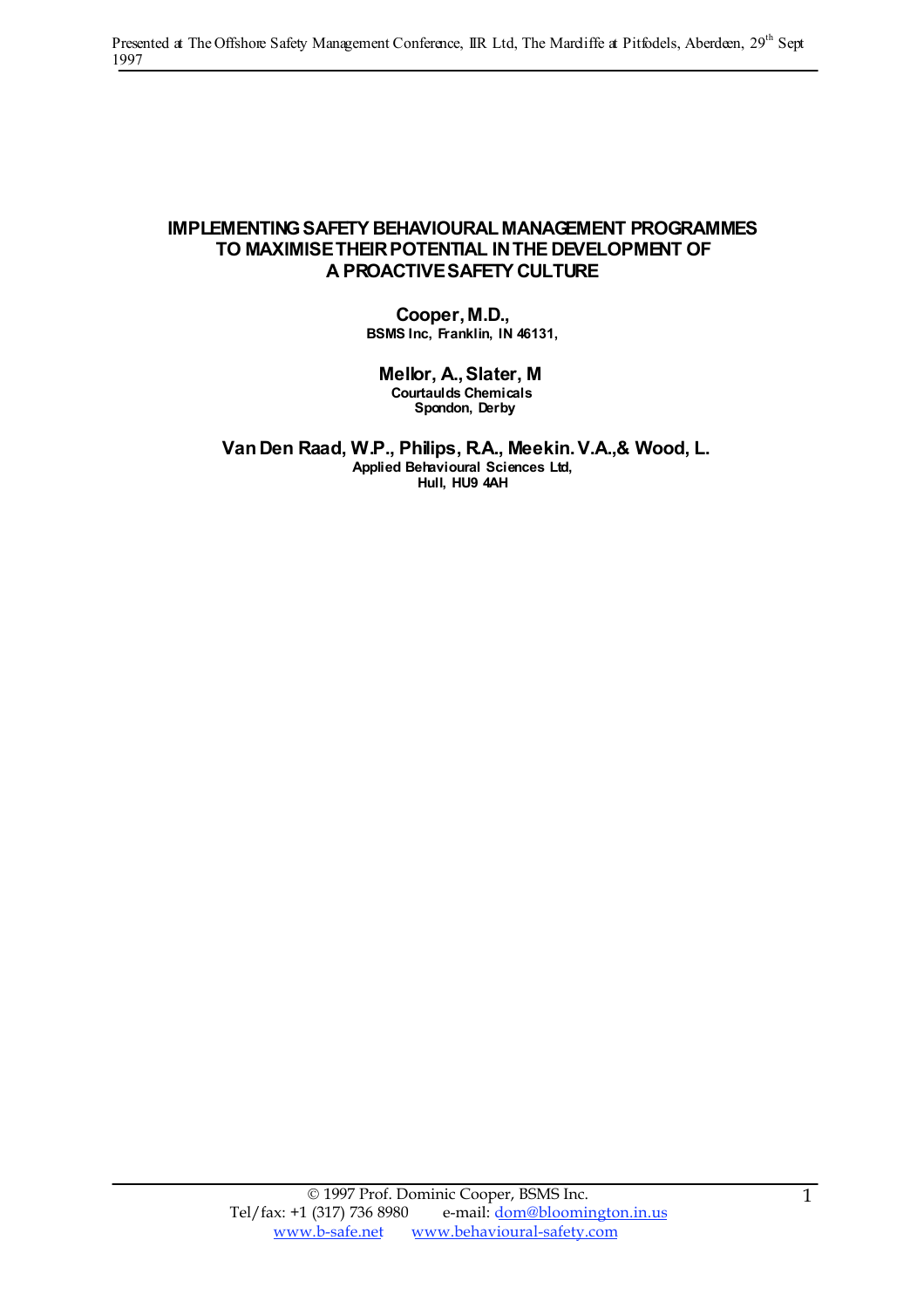### Introduction

A relatively new phenomenon in the field ofsafety, behaviouralsafety initiatives are fast becoming the way forward in many industrialsectors because of the way they significantly improve personnel's safety behaviour, and the corresponding downward pressure they exert on accident rates. Applied properly, they are known to encourage and deliver real workgroup empowerment as the workforce help to take control of their own safety, with the management teamproviding ongoing support. A number of alternative behavioural safety initiative's are currently available which tend to be applied in different ways. The way that such an initiative is developed and implemented willimpact on its effectiveness in reducingaccidents and improving safety management systems. This paper outlines a case study using an approach originally developed in the UK construction and manufacturing industries that has consistently led to significant improvements in safety behaviour, reductions in accident rates and improved attitudes towards safety, in a matter of weeks rather than years. Typical results of this approach to behavioural safety include

- Rapid and consistent improvements in safety behaviour
- Rapid improvements in unsafe conditions
- A rapid downward pressure on accident rates and their associated costs
- Improved communications, involvement and co-operation between the workforce and management,
- Ongoing improvements to safety management systems;
- Improvements in attitudes towards, and perceptions about the importance of safety;
- Ownership of safety by the workforce;
- Enhanced acceptance of the responsibility for safety at all levels;
- Better understandings of the relationship between safety behaviour and accidents

In financial terms, cost-benefit analyses have demonstrated significant cost-savings, wellin excess of the costs involved in setting up and maintaining a behavioural safety initiative. A study conducted in a West country Cellophane manufacturing plant, for example, saved the client an estimated £220K -£440K in Lost Time Accident (LTA) costs within the first 16 weeks, excluding the costs of minor accidents. Subsequently, this company applied the same techniques to quality, materials wastage and energy savings which resulted in further cost savings. According to the company concerned a further 30-40 percent increase in production capacity would be required to achieve this level of profit. Thus, behavioural safety initiatives can exert a significant influence on bottom-line profits, in accordance with loss-control models. Work conducted in the construction, chemicals and food industries provides further support for these findings.

The remainder of this paper presents a case study that focuses on the implementation steps that are required to implement a behavioural safety initiative. The initiative was named B-Safe (Short for Behavioural Safety), which has subsequently become the trade name for the award winning B-Safe Programme<sup>®</sup> developed by the principle author.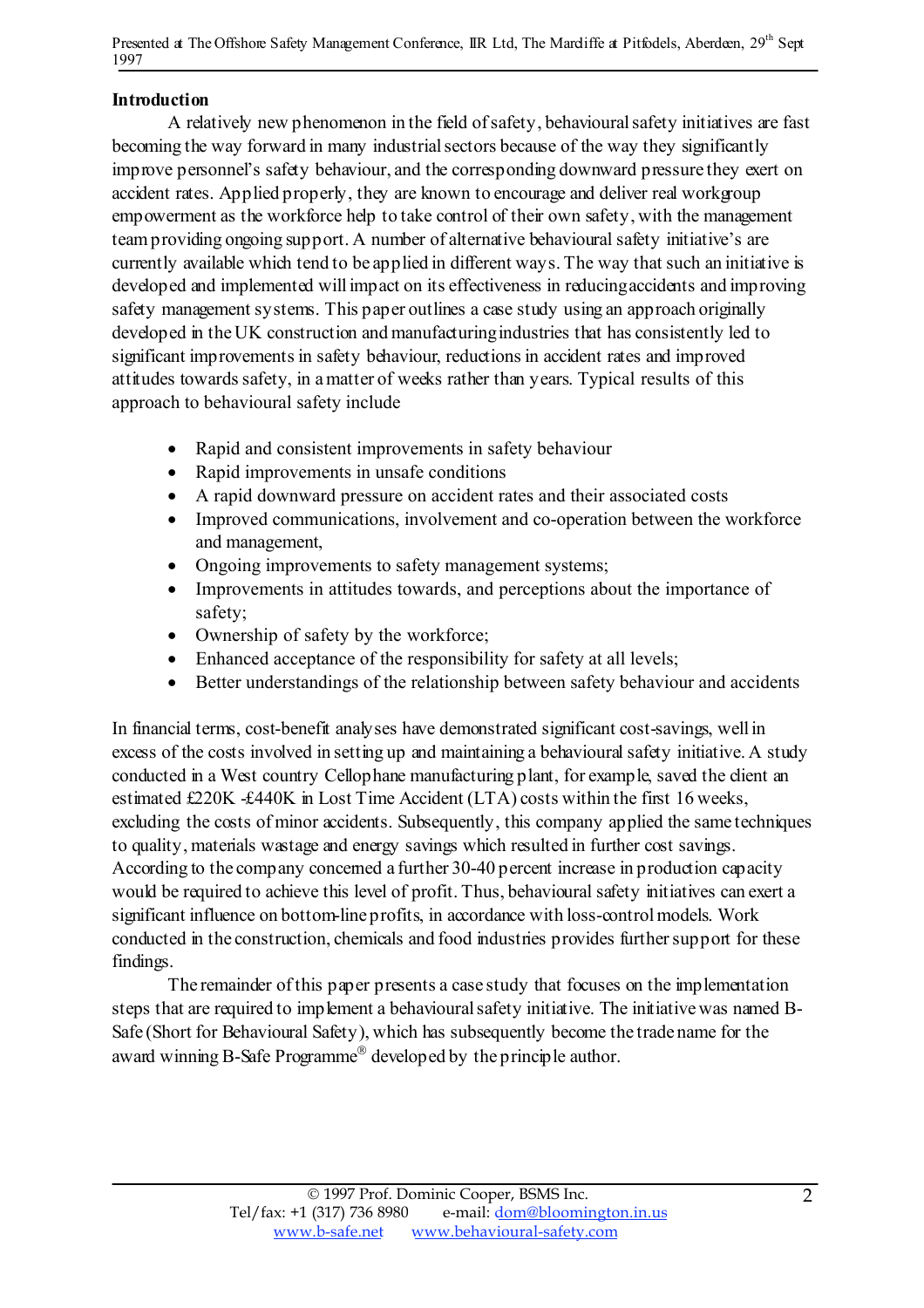## Setting

This case study was undertaken in a Courtaulds Chemicals process plant in the Midlands, over the course of two years, beginning in May 1995. Because of the quality of the company's safety management systems, and the fact that they had worked over a million hours without aLost TimeAccident (LTA), the company had been presented with many safety awards by RoSPA, IOSH, British Safety Council, in addition to safety awards from the company's suppliers and customers. Thus, the company already had an excellent safety record, prior to implementingthe  $B$ -Safe®.

## Structuring the initiative

The initiative involved 46 people in six departments. The departments concerned were:-

- Process Control Room (4 X shifts)
- Light Oils
- Daycrew / Drumpark
- Engineering
- Plant Offices
- Laboratory

These departments were spread across a large site, with Light Oils being about a mile away from the Process Control Roomin an isolated area of the plant. The workgroups in the Process Control Room, Light Oils and the Laboratory comprised just three people each. Five people worked in the Drumpark, while seven people worked in the Engineering department. The remaining 16 were plant managers and clerical workers in the Plant offices. Thus, everybody in the organisation was involved in the initiative from the senior management team to process operatives. Indeed, it is always a good idea to involve everybody to minimise resistance. This resistance often shows itself when the selected few complain that they are being picked on, while thosewho are excluded tend to feel that they are missingout.

### **Procedure**

The project began in May 1995, when a project team was set-up to implement B-Safe<sup>®</sup>. Due to severe time pressures experienced by the plant's managers, the plants safety advisor was designated as theB-SafeChampion, and an experienced laboratory technician was given the task of  $\infty$ -ordinating the project. The principle author acted as facilitator and guide to the project team. Because the safety advisor was not a part of the normal line-management function, the downside became apparent during the initial stages when the process operatives associated the initiative with the safety department, rather than as an initiative to be owned and directed by the workgroups themselves. Thus, it is a good idea to ensure that the project champion is a member of the senior management team, rather than the safety advisor, as it ensuresthat the initiative is seen as being firmly embedded within the production management function, not the safety department.

### Personnel Briefings

During the first week, a letter introducing the project and a summary of a safety climate survey wassent to all personnel by the business director. This was followed-up with a letter from the B-Safe Champion that outlined the philosophy of B-Safe  $^{\circledR}$  and the timetabling of subsequent events. In parallel, half-hour briefings were held with every workgroup to ensure that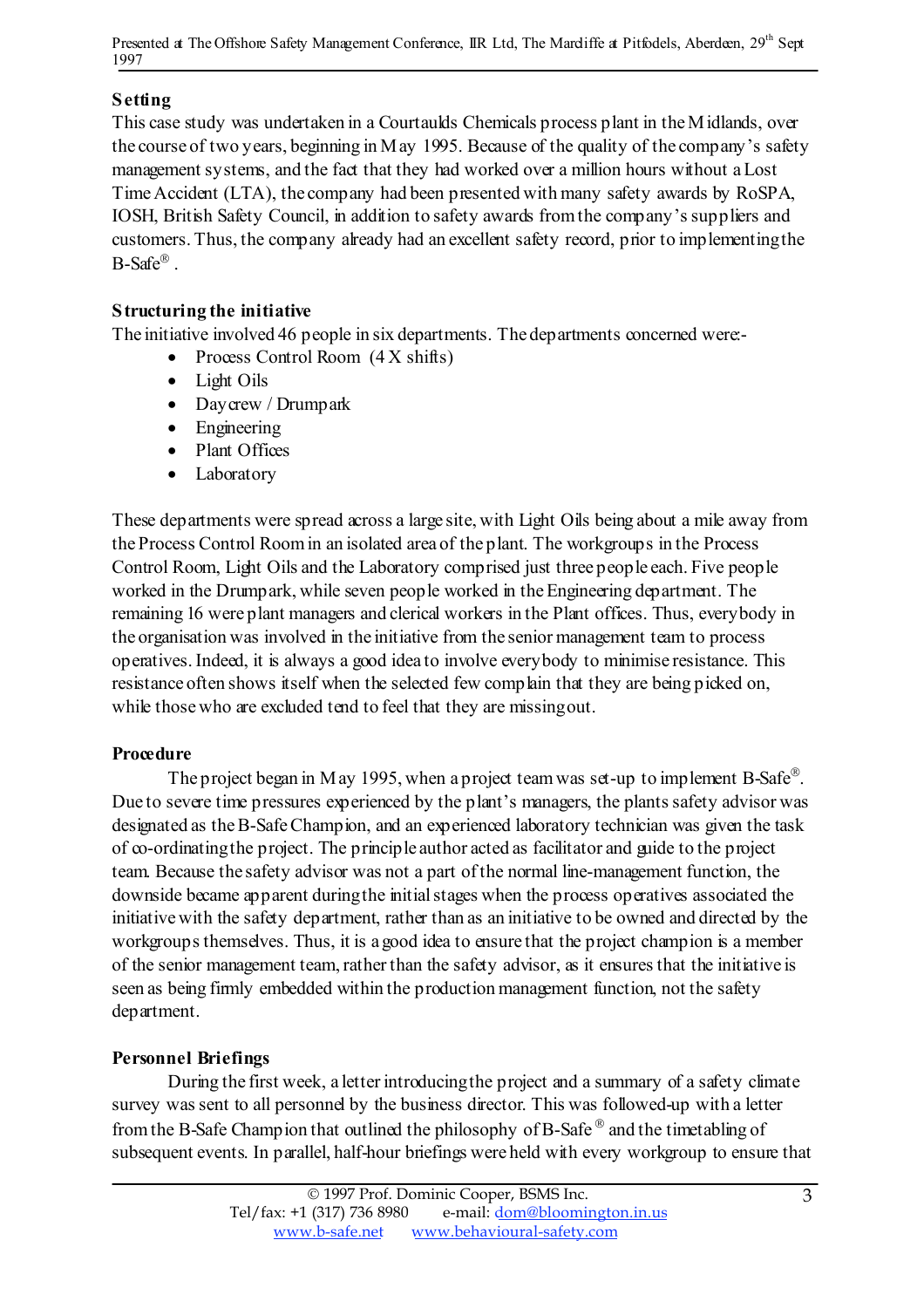all personnel were explicitly aware of the project, the steps that would be taken, and what this meant for the workforce in terms of involvement. These briefings also provided an opportunity for personnel to discuss the project and ask any questions. During the briefings to line management, management were asked to demonstrate their commitment to the successful implementation of the project by fulfillingthe followingrequests:-

- 1. Allow goal-setting sessions to be conducted with all members of their department / workgroup.
- 2. Allow personnel to conduct 10-15 minute observations every workingday.
- 3. Linemanagement to attend the B-Safe target settingsessions to provide visible support to the observers/ session facilitators.
- 4. Management to praise workers when they see themworking safely.
- 5. Linemanagement to conduct weekly team briefings to discuss the previous weeks observation results and remind operatives to try and behave safely so as to reach the workgroups safety target.
- 6. Senior management to make a point of going around each department on a weekly basis to discuss and make comments to the workforce / line management on their progress to date.

# Identifying Safe & Unsafe Behaviours

During the second week, the project team began examiningthe plants previoustwo years accident reports to identify the common behavioural causes of these accidents. Recent Near-miss reports and Risk Assessments were also examined. These efforts provided 'provisional' safety performance inventories for each departmental area, which were used as a basis for confidential semistructured interviews with 12 members of theworkforce to verify their practicality and utility. Each interview took approximately 30-45 minutes. Importantly, many other safety problems associated with production equipment were identified by the interviewee'sthat resulted in a list of possible remedial actions to enhance safety *perse.*

# Recruiting observers

Approximately onemonth after initialimplementation, volunteers were sought from all departments to act as safety observers for the first sixmonths (phase 1) of B-Safe<sup>®</sup>. This was achieved via a letter issued by the project team that detailed an observer's duties, and by talking with personnel 'face to face'. In total, Nine observers were recruited with a mix of both supervisory and shop-floor level employees, representingone observer per shift, and one observer for each of the remaining locations.

# Training observers

Eight weeks later, the nine volunteer safety observers took part in a series of two-day training courses, which consisted of the followingelements. Day one was devoted to an introduction of the basic theory and practice of  $B\text{-}Safe^{\circledast}$  emphasising:

- the rewarding of desirable behaviours, rather than the punishment of undesirable behaviour
- the use of praise and feedback as positive reinforcement
- observational techniques and scoringthe inventories, includingpractice observations in the various departments.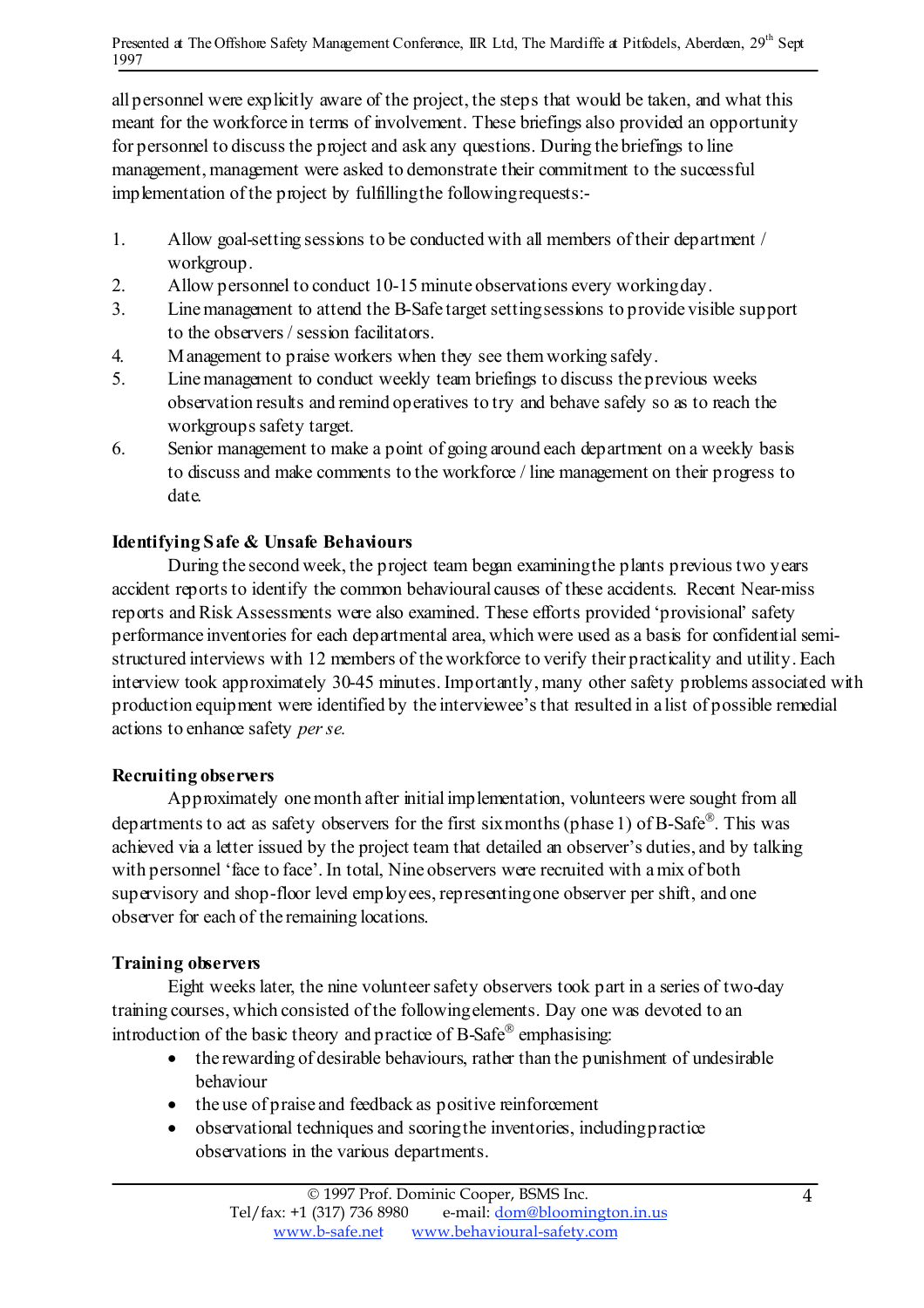The observers were also strongly encouraged to comment on their experiences. This resulted in further refinement and modifications to the safety performance inventories. Day two was devoted to the running of goal-setting sessions, and the importance of involvement and commitment. This included:

- exercises in teamdecision-making
- how to manage resistance from others
- how to provide individual feedback.

(Followingcomments fromtrainees, subsequent observer trainingsessions were condensed into a one day course).

Practice observations were again undertaken in the departments, leadingto further refinements to the safety performance inventories. Observers continued to practice for a further two weeks, within their own departments, to ensure that were conversant with, and felt comfortable about their task. Moreover, observers were actively encouraged to further refine the inventories during this period.

### Obtaining base-line data and displaying the safety performance inventories

Following the two-week practice period, a copy of the inventory for each department was enlarged and publicly displayed in the appropriate department to make it explicit which safety behaviours were being monitored. Four weeks of observation datawere subsequently collected in each department to provide a 'baseline' fromwhich any improvements could be compared. Observers completed the inventories at least once, at randomtimes, duringthe period of their shift. The observations took on average, approximately 10 minutes to complete. Completed inventories were passed to the project team for the computation of results. This data was displayed on specially prepared 3' X 4' public feedback charts, in graphical form. This format presented the number ofsafe behaviours as a percentage of the total observed behaviours.

### Introducing the intervention

The project went 'live' duringthe first week of September when the various work groups were asked to set their own safety improvement targets, at half hour meetings conducted specifically for the purpose. Personnel fromall departments and shifts attended themeetings, at which the purpose and the philosophy of B-Safe  $\mathcal{O}_N$  was again explained. Particular emphasis was placed on the fact that no individual employee could be identified as a result of the observations, and that no disciplinary action would be taken against individuals who did not follow the procedures advocated on the inventories.

The resulting average baseline safety scores were then presented to each group. In addition, those behavioural items that had impacted adversely on the group's safety performance were highlighted. Subsequently, each group were asked to agree upon a safety target that was 'difficult, but achievable'. Within each department, the agreed safety performance goals for each group weremarked by a 'target level' tape on the feedback chart. In total, nine goal-setting meetings were held, over a period of eight days; 90 percent were conducted by the project team rather than observers, as intended. The baseline averages and the goals set by each department are recorded in Table 1 below.

Because the baseline averages found in three of the departments (Light Oils, Daycrew & Engineers) tended to be very high, many of the goals that were set, tended to be lower than the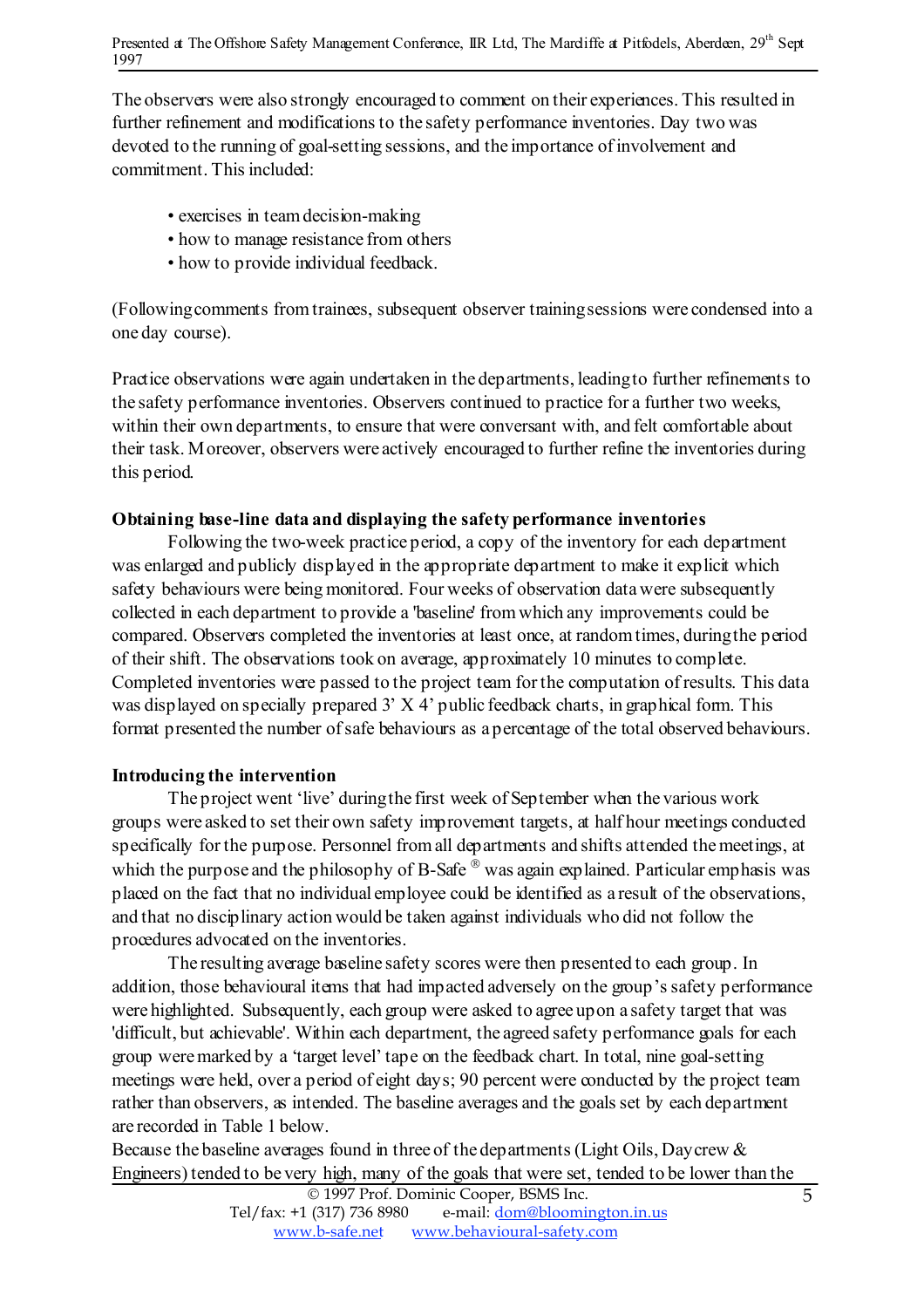baseline averages. Nonetheless, each of these groups stated that they would try to maintain their current safety levels, rather than actually reducing their levels of safety performance.

| Department             | <b>Basdine</b>   | Goal<br>Level | <b>Difference</b> |
|------------------------|------------------|---------------|-------------------|
| Process Control shifts | Average<br>70.6% | 78%           | $7.4\%$           |
| Day crew               | $100\%$          | 98.5%         | $-1.5\%$          |
| Engineers              | 98.5%            | 95%           | $-3.5\%$          |
| Plant Offices          | 42.5%            | 92%           | 49.5%             |
| Laboratory             | 24.2%            | 60%           | 35.8%             |
| Light Oils             | 98%              | 85%           | $-13\%$           |

*Table 1: SafetyBehaviour Baseline Averages and Target Levels, by Department*

### Starting the intervention

Following the goal-setting meetings the feedback charts were posted in the appropriate departments. Observations continued at the same rate as that during the baseline period. The results of weekly observations(Monday 6 a.m. - Monday 6 a.m.) were computed by the project co-ordinator and posted on the departmental feedback charts every Monday. In addition, detailed information was provided to highlight the best and worst scoring safety behaviours. These were posted next to the public feedback charts, as well asthe text given to observers / teamleaders. This information was provided with the specific intention of stimulating discussions at the weekly teambriefings. During the remainder of the intervention phase progress was monitored and assistance given to observers when necessary.

### Planning during the maintenance phase

Eight weeks after the goal-setting sessions, the project team began to develop the new safety performance inventories, and undertake observer recruitment and training in preparation for Phase 2. New departmentalsafety performance inventories were generated based upon items the first group of observers felt should be included, and the results from the first few weeks observations. A further Nine employees (both supervisory levels and shop-floor employees) undertook a one day observer training course, conducted solely by the company's personnel. Subsequently, after two weeks of practice observations in their own departments, thissecond generation of B-Safe observers established baseline averages over four weeks, which were used as the basis for phase 2 goal-setting. In addition, phase 2 was also expanded to include each individualshift in the controlroom rather than treatingthem all as one group, as had been done in phase 1. The whole process was repeated again some three to four months later to develop and implement Phase 3. The idea of changing phases is threefold: First, it helps to ensure that everybody in the organisation becomes an observer at some stage; Second, because new safety performance inventories are developed for each phase, it helps to keep the initiative fresh; and Third, it helps to maintain a 'continuous improvement' momentum.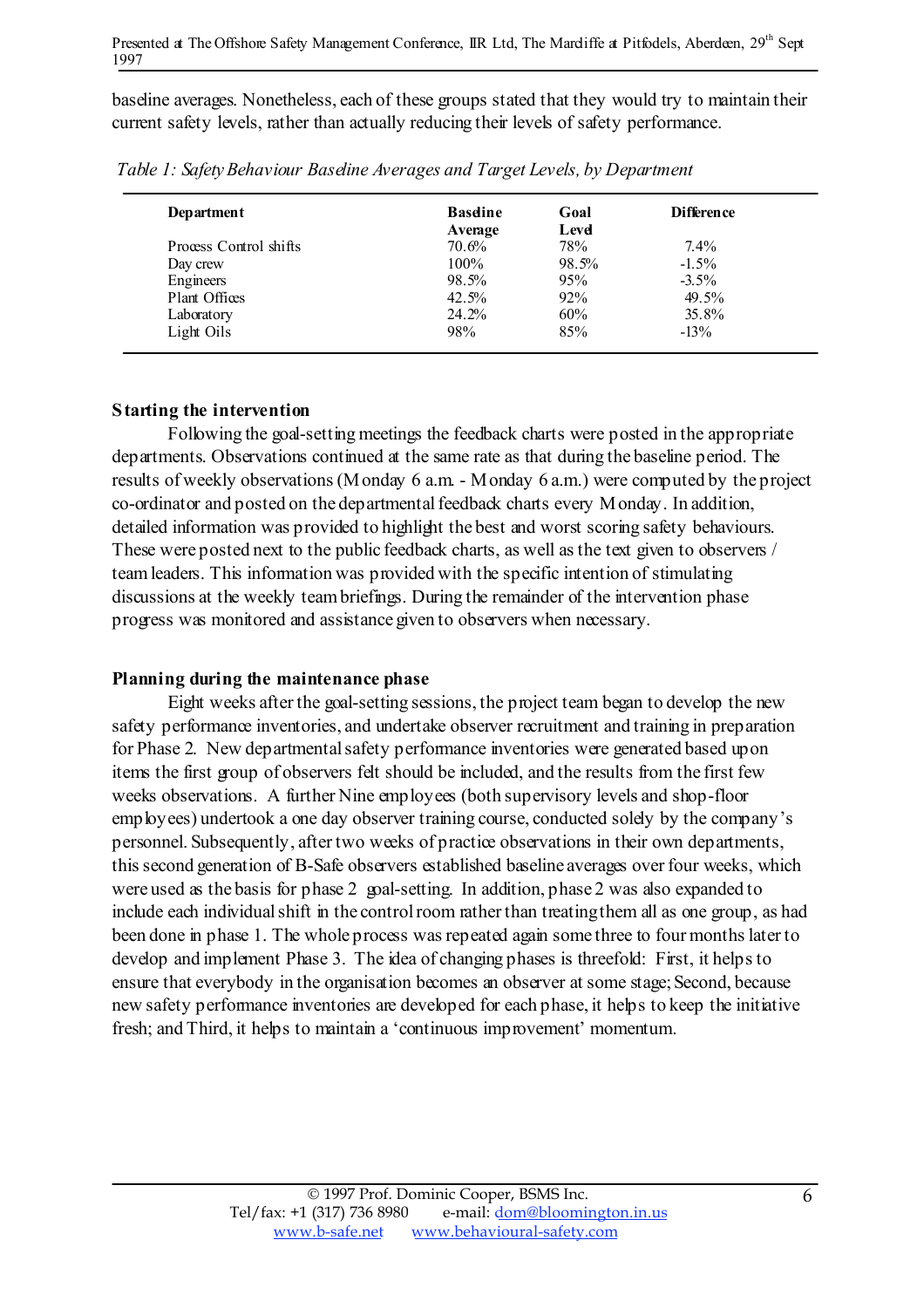# RESULTS

Thissection is presented in three parts:

- 1. An examination of the phase 1 safety performance.
- 2. An examination of phase 2 safety performance.
- 3. An examination of phase 3 safety performance.

# Safe Behaviour Performance Levels

Each week, the results of the observer record sheets (records of observed safe and unsafe behaviours, recorded daily, for each work-shift) were used to produce aweekly safe performance level. This was expressed as a percentage (i.e. the number of safe behaviours observed, as a percentage of the total number of unsafe and safe behaviours recorded), for each department. The information was posted on feedback charts located in the engineering workshop, plant office, the control room, the laboratory and the daycrew's office.

Figure 1: Presents the average safety performance results for the company as a whole and shows that within eight weeks of the start of the initiative, the plant had reached their average goal of 84% from a baseline of almost 71%. They continued to maintain and improve this level of performance right up to the end of phase 1, endingat an average site level of almost 92%, an overall improvement of some 21%. These are very positive results that reflect well upon all those involved.





Table 1.1. provides a record of this data, divided into 5 periods of four weeks each, by department and globally. Period 6 consists of two weeks data only, as phase 1ended during this period. The greatest improvements in safety performance were obtained by the plant offices and the laboratory. Compared to their baselines, by the end of phase 1, these two groups had achieved overall improvements of approximately 50% & 53% respectively. Importantly, these two departments were the only departments to hold regular weekly B-Safe briefings, which almost certainly helped people to focus on the poorer areas of their safety performance.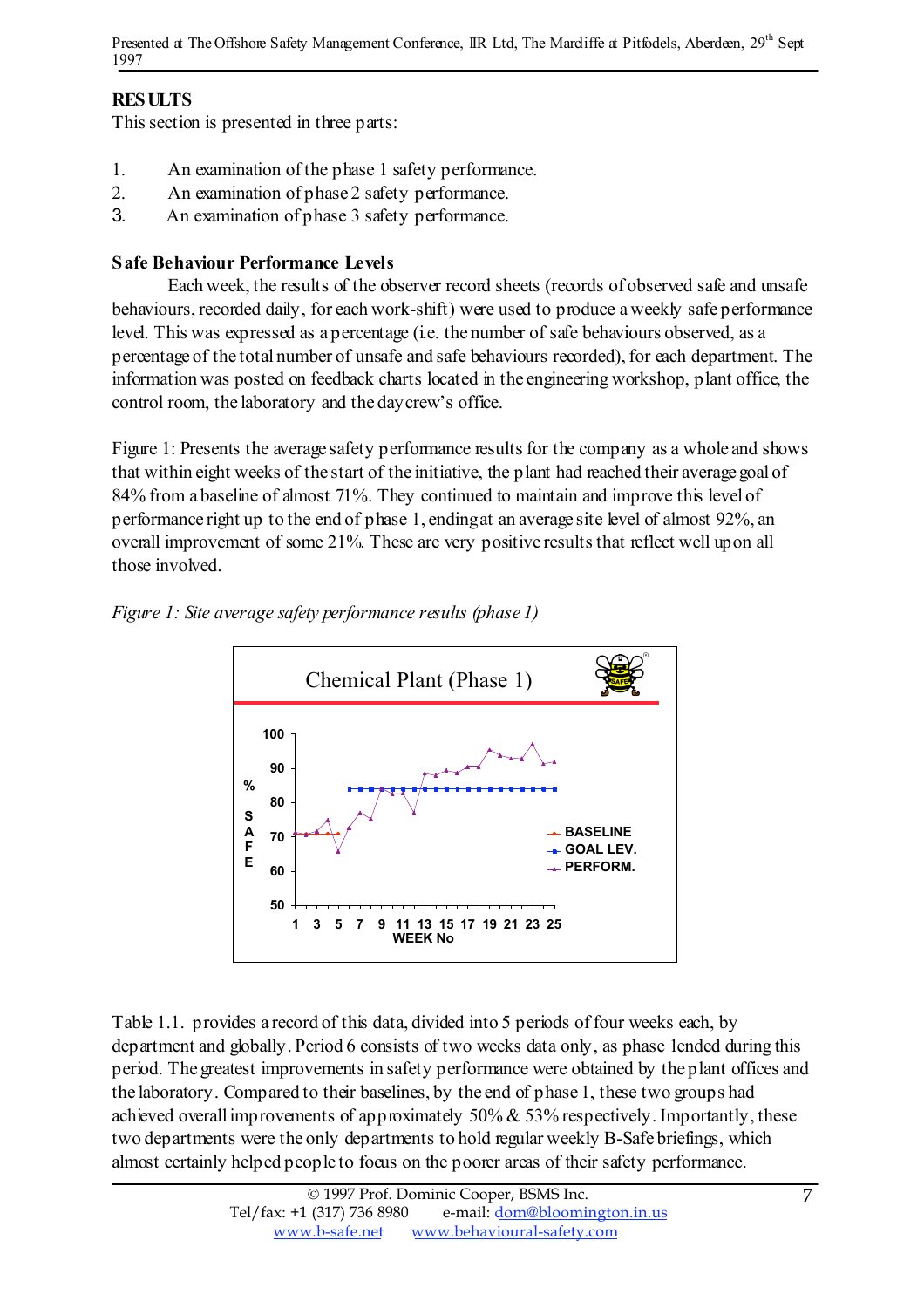| Location            | Goal $%$ | <b>Baseline</b> | Period 1 | Period 2 | Period 3 | Period 4 | Period 5 |
|---------------------|----------|-----------------|----------|----------|----------|----------|----------|
| ProcessControl Room | 78       | 69.67           | 73.00    | 75.75    | 80.25    | 83.33    | 82.00    |
| Davcrew             | 98.5     | 100             | 99.5     | 96.0     | 100      | 100      | 100      |
| Engineers           | 90       | 90.00           | 91.75    | 82.75    | 96.25    | 100      | 96.00    |
| Plant Offices       | 92       | 43.56           | 68.00    | 88.00    | 92.00    | 94.43    | 93.73    |
| Laboratory          | 60       | 24.34           | 34.5     | 55.50    | 66.50    | 77.5     | 77.30    |
| Light Oils          | 85       | 97.18           | 96.5     | 98.00    | 99.25    | 100      | 100      |
|                     |          |                 |          |          |          |          |          |
| Grand Total         | 84.75    | 70.79           | 77.21    | 82.67    | 89.10    | 92.54    | 91.51    |

| Table 1.1.: Goal levels & mean average safety performance results for each period (Phase 1) |  |  |
|---------------------------------------------------------------------------------------------|--|--|
|---------------------------------------------------------------------------------------------|--|--|

Despite the lack of B-Safe briefings, the shift teams achieved a 12% improvement by the end of phase 1. The Daycrew and Light Oils were not expected to improve, just maintain their baseline levels of performance. The results for these latter groups showed a slight drop compared to their baseline levels at the early stages, but recovered to their former levels by the end of the phase. Some problems were experienced with the engineeringobserver, resultingin a false baseline score of 98.5%, which is why the baseline figure and goal are the same. This was rectified with extra observer trainingand double monitoring. This produced a genuine 6% improvement by the end of the phase.

Table 1.2 shows the number of weeks that the departmental/ shift goals were reached or exceeded (i.e. on target), in actual terms and as a percentage of the time they were on target. By comparing the goal levelset and the progress made towards that goal, it becomes evident that those departments/shifts which set relatively easy targets achieved and maintained their levels of performance more often than those who set themselves more difficult targets. However, those with very difficult goals managed to achieve and maintain them for 50% of the time.

| Department           | $B/L$ ine<br>Level | Goal<br>Level | Difference | Actual No<br>of weeks<br>on target | Percentage<br>of time on<br>target |
|----------------------|--------------------|---------------|------------|------------------------------------|------------------------------------|
| Process Control Room | 69.6               | 78%           | $7.4\%$    | 11                                 | 55%                                |
| Day crew             | $100\%$            | 98.5%         | $-1.5\%$   | 15                                 | 75%                                |
| Engineers            | 90%                | 90%           | $0\%$      | 15                                 | 75%                                |
| Plant Offices        | 43.6%              | 92%           | 48.4%      | 10                                 | 50%                                |
| Laboratory           | 24.3               | 60%           | $35.7\%$   | 10                                 | 50%                                |
| Light Oils           | 98%                | 85            | $-13%$     | 20                                 | 100%                               |

*Table 1.2.: Actual number of weeks &Percentage oftime on target (Phase 1)*

To ensure the safety performance improvements were genuine, the safety performance percentage scores for each department/shift were subjected to an independent groups One-way Analysis of Variance (ANOVA). The baseline and the twenty week intervention period (divided into 5 X 4 weeks) were treated as levels of the factor. However, because this analyses requires large mean differences between the time periods forsignificant differences to emerge, the results are considered to be conservative. Notwithstandingthis caveat,significant F values were obtained for three of the six departments. Table 1.3 shows the F values and their associated significance levels for each department.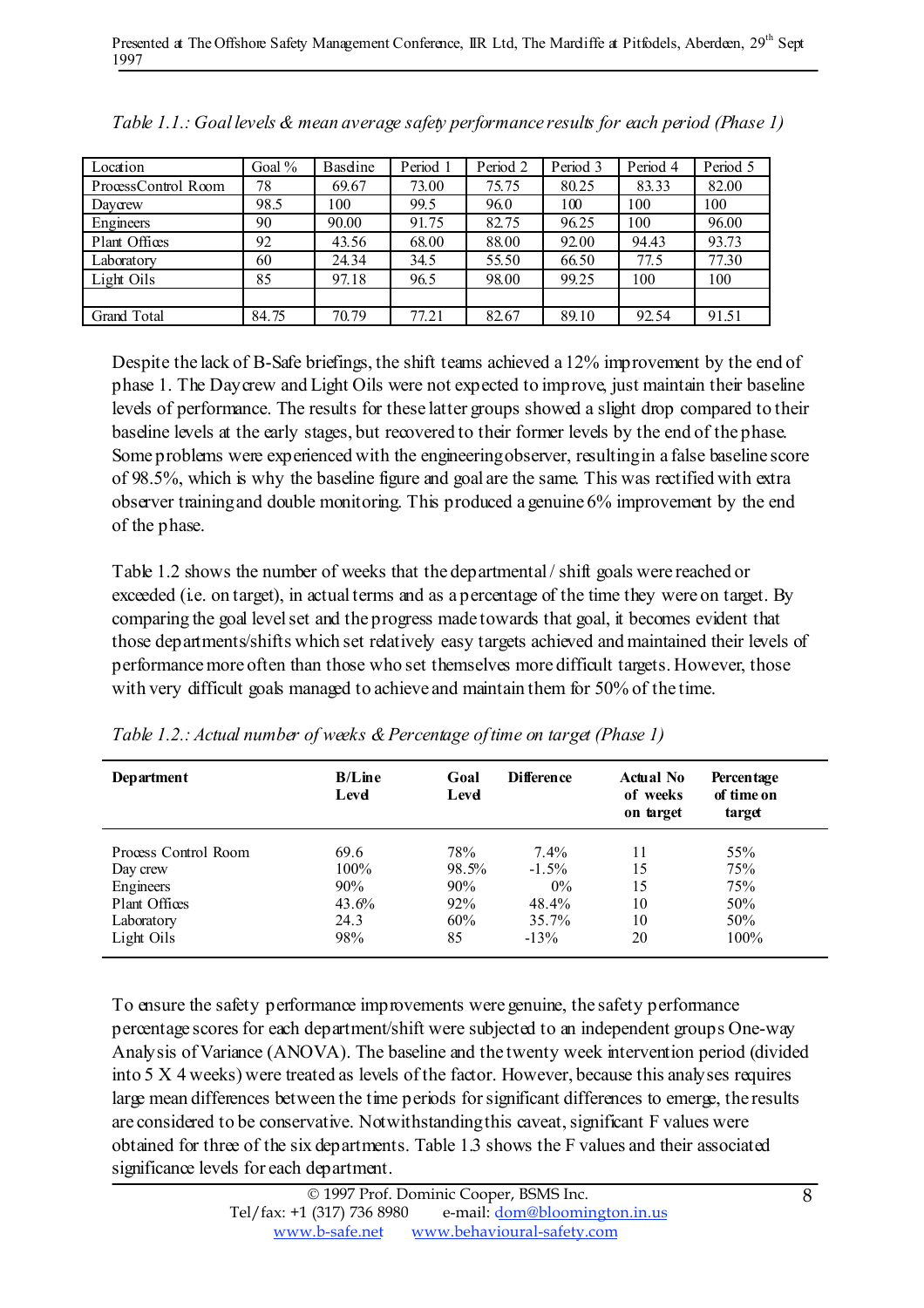| Department           | df   | F     | p<    |  |
|----------------------|------|-------|-------|--|
| Process Control Room | 5,19 | 7.88  | .001  |  |
| Day Crew             | 5,19 | 2.71  | n.s   |  |
| Engineers            | 5,19 | 0.76  | n.s   |  |
| Plant Office         | 5,19 | 22.55 | .0001 |  |
| Lab                  | 5,19 | 84.42 | .0001 |  |
| Light Oils           | 5,19 | 0.92  | n.s   |  |
| Grand Sum            | 5,19 | 33.31 | .0001 |  |

| Table 1.3.: One way ANOVA results (Phase 1) |  |
|---------------------------------------------|--|
|                                             |  |

#### Phase 2

At the end of October 1995, the B-Safe co-ordinator began to prepare for phase 2. The completed data from phase 1 were examined for items that had consistently been addressed and always scored safely, as well as items that were always scored as 'not seen'. Based upon this analysis, new embryonic safety performance inventories were developed. These were developed further by referring to comments previous observers had made, and talking with plant personnel. In addition, plant personnel were asked to identify other potential behavioural items, discuss them with their workgroups at the weekly B-Safe briefings, and pass them to the co-ordinator. By the end of November the co-ordinator was in a position to ask for volunteer observers. It had also been decided to include the Process Control Room shift supervisors as observers, as a way of demonstrating visible management commitment. Other changes included, separating out each of the Process shifts and treating them as separate groups, as well as devising a 'Visible Ongoing Support' checklist with which to monitor the effectiveness of the projects administration, and the quantity and quality of the weekly B-Safe briefings. In addition, the B-Safe champion, handed over his duties to the Engineering manager, so that line management were seen to be more deeply involved.

By the middle of December, sufficient personnel had volunteered to be phase 2 observers. They attended one of two, one-day observer training courses which were held at the beginning of January. These training courses were run solely by the B-Safe project team with the principal author in attendance to monitor the proceedings. Subsequent to the one-day training courses, the phase 2 observers conducted two weeks practice observations on site, to ensure they were comfortable and conversant with their task. During this period the phase 2 safety performance inventories were further refined, as well as a comments section being added.

The observers obtained phase 2 baseline scores for a period of four weeks, commencing in mid January 1996, in parallel with the phase one observers who continued to monitor their colleagues until the completion of Phase one at the end of January. Phase 2 goal-setting took place during the first week of February. The procedures were exactly the same as those for phase 1, with the B-Safe co-ordinator conducting the majority of the goal-setting sessions. Table 2 presents the phase 2 baseline averages and goals for each workgroup.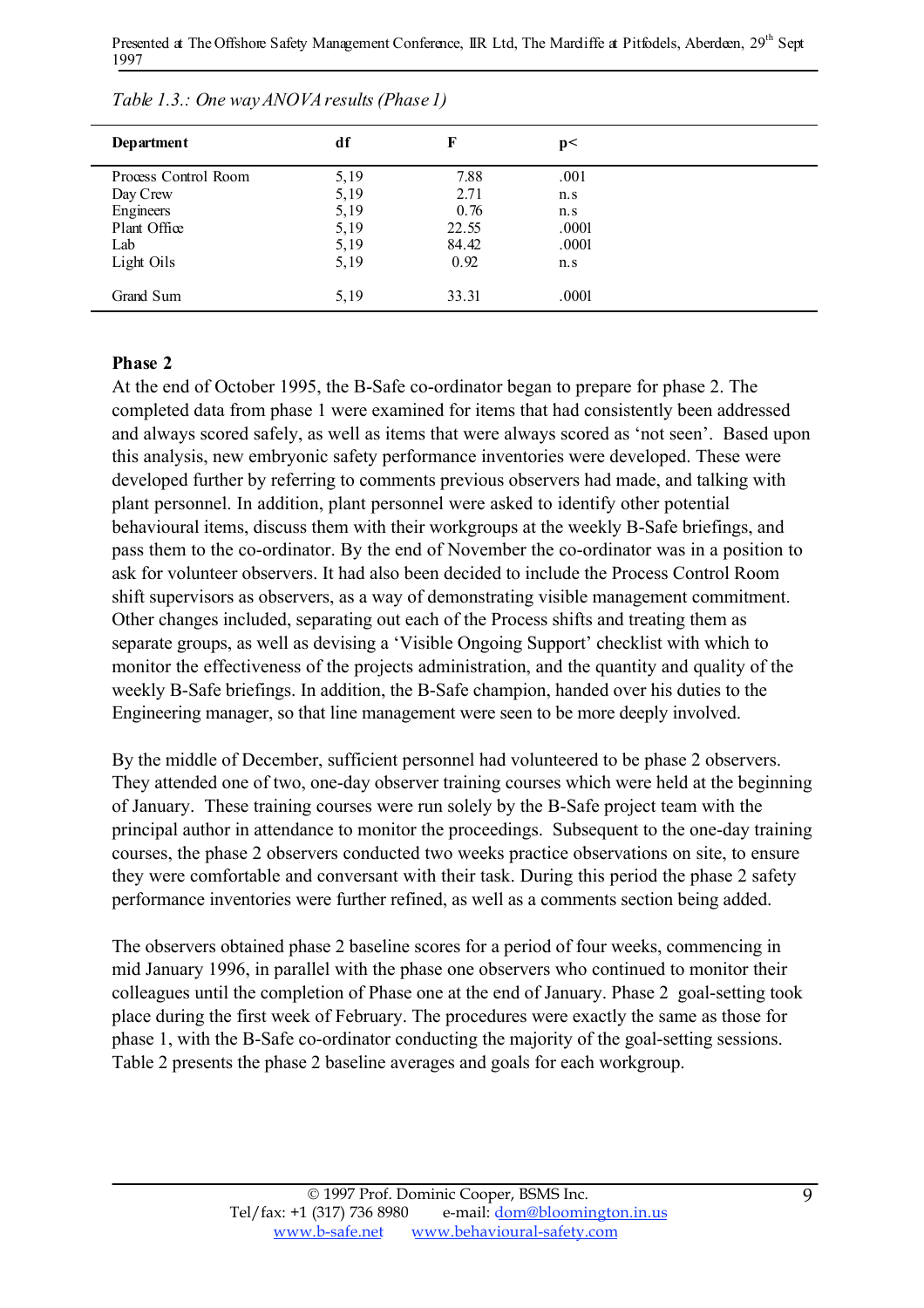| Department           |     | <b>Basdine</b><br>Average $%$ | Goal<br>Level $%$ | <b>Difference</b><br>$\frac{6}{9}$ |  |
|----------------------|-----|-------------------------------|-------------------|------------------------------------|--|
| Process Control Room |     |                               |                   |                                    |  |
| $A \, \text{shift}$  |     | 46.7                          | 75                | 28.3                               |  |
| B shift              |     | 86.23                         | 90                | 3.77                               |  |
| $C$ Shift            |     | 63.03                         | 78                | 14.97                              |  |
| $D \, \text{shift}$  |     | 67.30                         | 70                | 2.70                               |  |
| Day crew             | 100 | 100                           | 00.0              |                                    |  |
| Engineers            |     | 71.23                         | 84                | 12.77                              |  |
| Plant Offices        |     | 26.95                         | 90                | 63.05                              |  |
| Laboratory           |     | 41.70                         | 73                | 31.30                              |  |
| Light Oils           |     | 90.03                         | 90                | 00.0                               |  |

*Table 2: Phase 2 Baseline Averages and Target Levels, byDepartment*

### Phase 2 - Safety Performance Levels

In exactly the same way as phase 1, the results of the observer record sheets(records of observed safe and unsafe behaviours, recorded daily, for each work-shift) were used to produce a weekly safe performance level. This was expressed as a percentage (i.e. the number of safe behaviours observed, as a percentage of the total number of unsafe and safe behaviours recorded), for each department. The information was posted on feedback charts located in the engineeringworkshop, plant office, the process control room for the shifts, the laboratory and the daycrew's office.

As shown in Figure 2, the site average goal of 83.3% was reached within twelve-sixteen weeks, froman average baseline of 65.91% representing an overall increase in safety performance of approximately 17.4%. By the end of phase 2, this had increased to an overall average improvement of 25%. Again, these are very positive results that reflect well upon all concerned.

*Figure 2: Site average safety performance results (phase 2)*



Table 2.1 provides a record of the available data, divided into seven X four week periods, by department and globally. Once again, the greatest improvements in this phase are to be found for those with the most difficult goals. The plant offices improved by an average of 68.5% to 95.5% from a baseline average of 27%, while the laboratory improved by 42.5% from an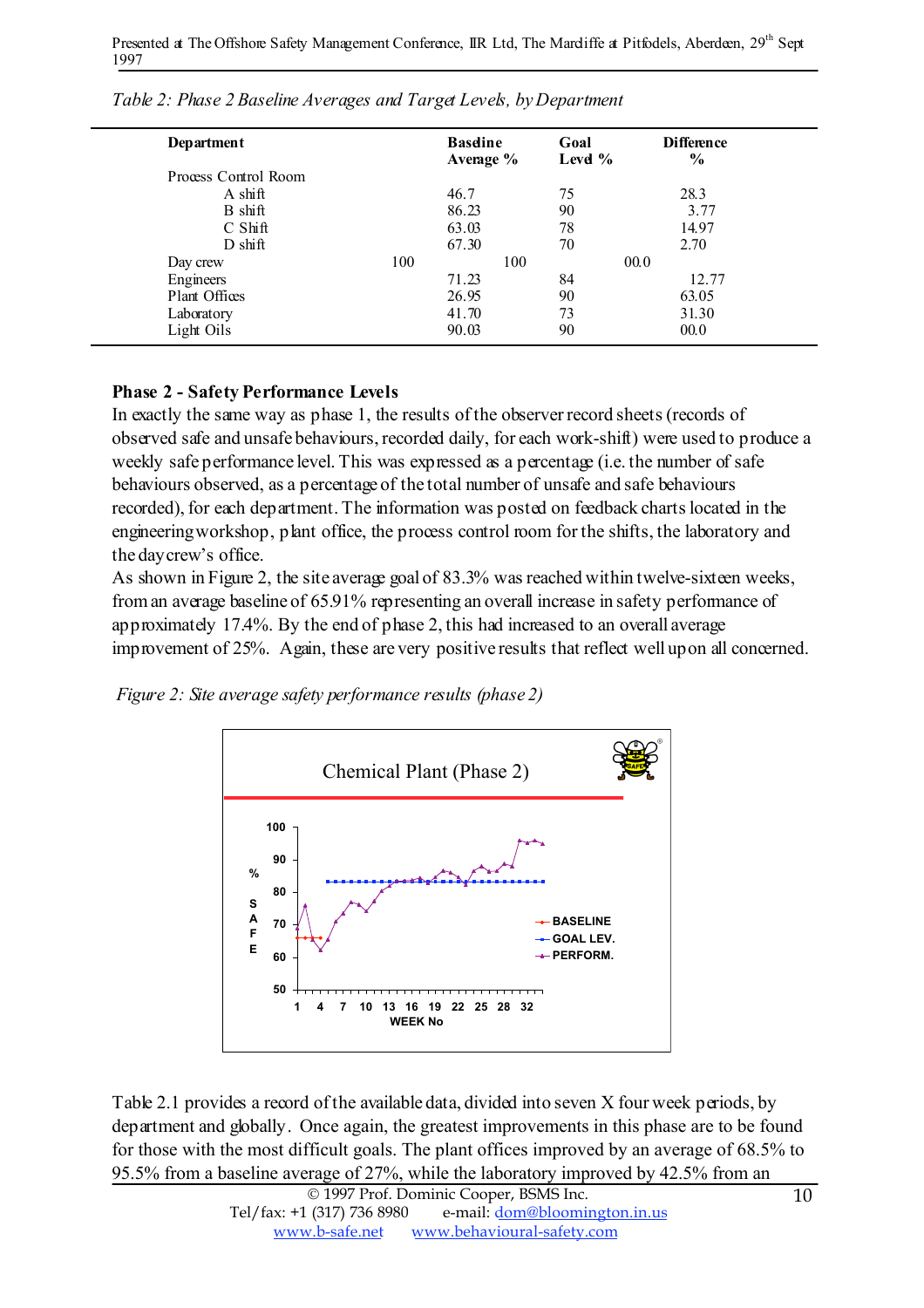average baseline of 42% to 84.25% in period seven. Similarly, 'A' shift improved by 31%, from a baseline average of 47% to 78% in period seven. C & D shifts and Engineering also showed improvements in their safety performance of between 22-26%. Light Oils improved by 4%, while B shift achieved an overall improvement of 7%. It was not expected to find improvements for the Daycrew, just an expectation for them to maintain their baseline level of 100, which in the main they achieved. Overall, these results were very impressive.

| Location                   | Goal $%$ | Baseline | ັ<br>Period | $\sim$ 1<br>Period<br>2 | Period<br>3 | Period<br>4 | Period<br>5. | ັ<br>Period<br>6 | Period |
|----------------------------|----------|----------|-------------|-------------------------|-------------|-------------|--------------|------------------|--------|
| Process Control<br>Shiftsm |          |          |             |                         |             |             |              |                  |        |
| A shift                    | 75       | 46.70    | 60.00       | 61.25                   | 77.23       | 74.25       | 78.25        | 81.25            | 78.00  |
| <b>B</b> Shift             | 90       | 86.23    | 72.00       | 75.50                   | 88.00       | 83.75       | 85.00        | 87.50            | 93.50  |
| $C$ Shift                  | 78       | 63.03    | 81.00       | 82.00                   | 77.78       | 76.50       | 79.00        | 77.75            | 86.85  |
| D Shift                    | 70       | 67.30    | 54.50       | 70.25                   | 80.83       | 86.50       | 84.75        | 87.25            | 93.50  |
| Davcrew                    | 100      | 100      | 100         | 98.50                   | 100         | 99.50       | 99.50        | 98.50            | 99.25  |
| Engineers                  | 84       | 71.23    | 77.75       | 86.25                   | 87.25       | 89.00       | 86.00        | 87.00            | 93.50  |
| Plant Offices              | 90       | 26.95    | 63.25       | 73.00                   | 72.45       | 87.25       | 92.75        | 91.25            | 95.50  |
| Laboratory                 | 73       | 41.70    | 39.00       | 52.75                   | 69.78       | 73.00       | 69.25        | 82.25            | 84.25  |
| Light Oils                 | 90       | 90.03    | 93.00       | 92.25                   | 94.23       | 92.75       | 89.00        | 93.75            | 94.25  |
|                            |          |          |             |                         |             |             |              |                  |        |
| Grand Total                | 83.3     | 65.91    | 71.17       | 76.86                   | 83.06       | 84.72       | 84.83        | 87.39            | 90.96  |

*Table 2.1.: Phase 2 Goallevels and average safety performance results by workgroup*

Table 2.2 provides an overview of the number of weeks that the departmental /shift goals were reached or exceeded (i.e. on target), in actual terms and as a percentage of the time the department / shift has been on target during the current phase. All the departments/ shifts reached their goals at one time or other, albeit some more than others.

| Two $\omega$ 2.2 Thus $\omega$ 2. The and the most $\omega_1$ is considered to be entirely the most set<br>Department | <b>Basdine</b><br>Average % | Goal<br>Level $%$ | <b>Difference</b><br>$\frac{6}{9}$ | Weeks<br>on target | $%$ of time<br>on target |
|-----------------------------------------------------------------------------------------------------------------------|-----------------------------|-------------------|------------------------------------|--------------------|--------------------------|
| Process Control shifts                                                                                                |                             |                   |                                    |                    |                          |
| A shift                                                                                                               | 47                          | 75                | 28                                 | 14                 | 50                       |
| B shift                                                                                                               | 86                          | 90                | 4                                  |                    | 18                       |
| C Shift                                                                                                               | 63                          | 78                | 15                                 | 21                 | 75                       |
| $D \, \text{shift}$                                                                                                   | 67                          | 70                | 3                                  | 23                 | 82                       |
| Day crew                                                                                                              | 100                         | 100               | $\theta$                           | 20                 | 71                       |
| Engineers                                                                                                             | 71                          | 84                | 13                                 | 24                 | 86                       |
| Plant Offices                                                                                                         | 27                          | 90                | 63                                 | 14                 | 50                       |
| Laboratory                                                                                                            | 42                          | 73                | 31                                 | 13                 | 46                       |
| Light Oils                                                                                                            | 90                          | 90                | $-1$                               | 20                 | 71                       |

*Table 2.2.: Phase 2: Actual number ofweeks & Percentage of time on target*

Ensuring that the improvements for phase 2 were not the result of chance variation was, again, ascertained by subjecting the safety performance scores to an independent groups One-way Analysis of Variance (ANOVA). The baseline and the twenty-eight week intervention period (divided into seven X four week blocks) were treated as levels of the factor. Significant F values were obtained for seven of the nine departments / shifts. Table 2.3. shows the F values and their associated significance levels for each department or shift, and for the plant as a whole. The F values obtained in phase two were greater than those found for phase 1,suggesting that behavioural safety initiatives exert a much greater influence on people's safety behaviour as time goes by.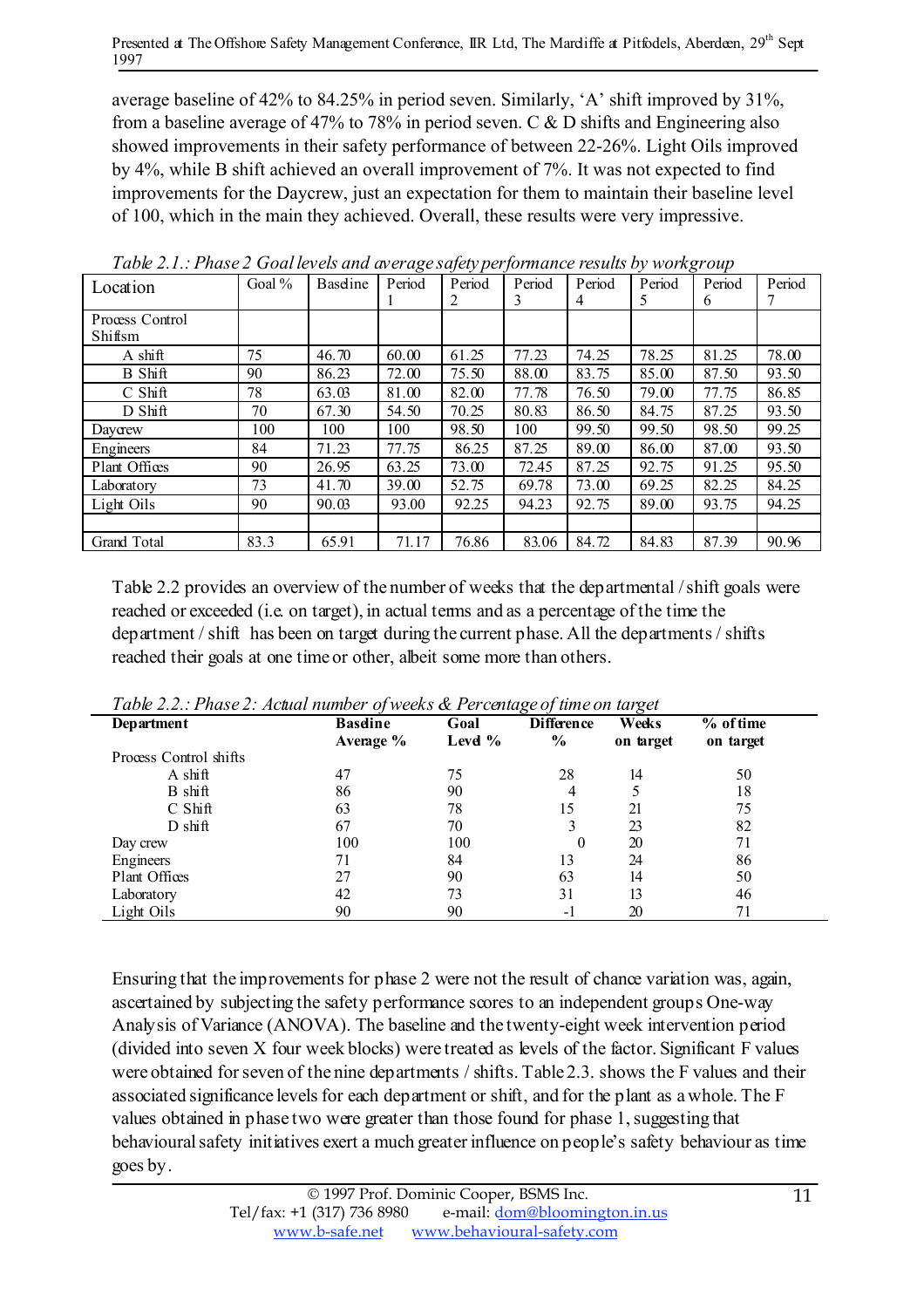| Department          | df   | F     | p<    |  |
|---------------------|------|-------|-------|--|
| 245 shifts          |      |       |       |  |
| A shift             | 8,24 | 15.46 | .0000 |  |
| B shift             | 8,24 | 14.85 | .0000 |  |
| $C \, \text{shift}$ | 8,24 | 4.25  | .01   |  |
| $D \, \text{shift}$ | 8,24 | 9.59  | .0000 |  |
| Day Crew            | 8,24 | 1.81  | n.s.  |  |
| Engineers           | 8,24 | 10.59 | .0000 |  |
| Plant Office        | 8,24 | 33.17 | .0000 |  |
| Lab                 | 8,24 | 52.43 | .0000 |  |
| Light Oils          | 8,24 | 0.82  | n.s   |  |
| Grand Sum           | 8,24 | 48.54 | .0000 |  |
|                     |      |       |       |  |

*Table 2.3. One way ANOVAresults (Phase 2)*

#### Phase 3

At the end of June 1996, the B-Safe co-ordinator prepared for phase 3. The completed data from phase 2 were examined for items that had consistently been addressed and always scored safely, as well as items that were always scored as 'not seen' , from this, new embryonic safety performance inventories were developed. In conjunction with plant personnel, further refinements were made, until such time as every workgroup was satisfied with the new safety performance inventories. During this process, the co-ordinator sought and obtained nine new volunteer observers. The phase 2 B-Safe champion continued in his role during phase 3.

The observers again attended a one-day observer training course, run solely by the project champion and co-ordinator, at the end of July. The day after the training, the phase 3 observers began their two-week practice observations on site. During this period the safety performance inventories were further refined. The goal-setting sessions took place during the first week of Sept 1996. The procedures were exactly the same as those for phase  $1\& 2$ , with the B-Safe co-ordinator conducting the majority of the goal-setting sessions. Table 3 presents the phase 3 baseline averages and goals for each workgroup.

| Department           | <b>Basdine</b><br>Average % | Goal<br>Level $%$ | <b>Difference</b><br>$\frac{0}{0}$ |  |
|----------------------|-----------------------------|-------------------|------------------------------------|--|
| Process Control Room |                             |                   |                                    |  |
| $A \, \text{shift}$  | 81.5                        | 85                | 3.5                                |  |
| B shift              | 75.33                       | 85                | 9.67                               |  |
| $C$ Shift            | 63.65                       | 75                | 11.35                              |  |
| $D \, \text{shift}$  | 83.50                       | 85                | 1.50                               |  |
| Day crew             | 94.00                       | 94                | 00.0                               |  |
| Engineers            | 54.50                       | 85                | 30.50                              |  |
| Plant Offices        | 70.25                       | 96                | 25.75                              |  |
| Laboratory           | 41.25                       | 80                | 38.75                              |  |
| Light Oils           | 88.00                       | 90                | 2.0                                |  |

*Table 3: Phase 3 BaselineAverages and TargetLevels, by Department*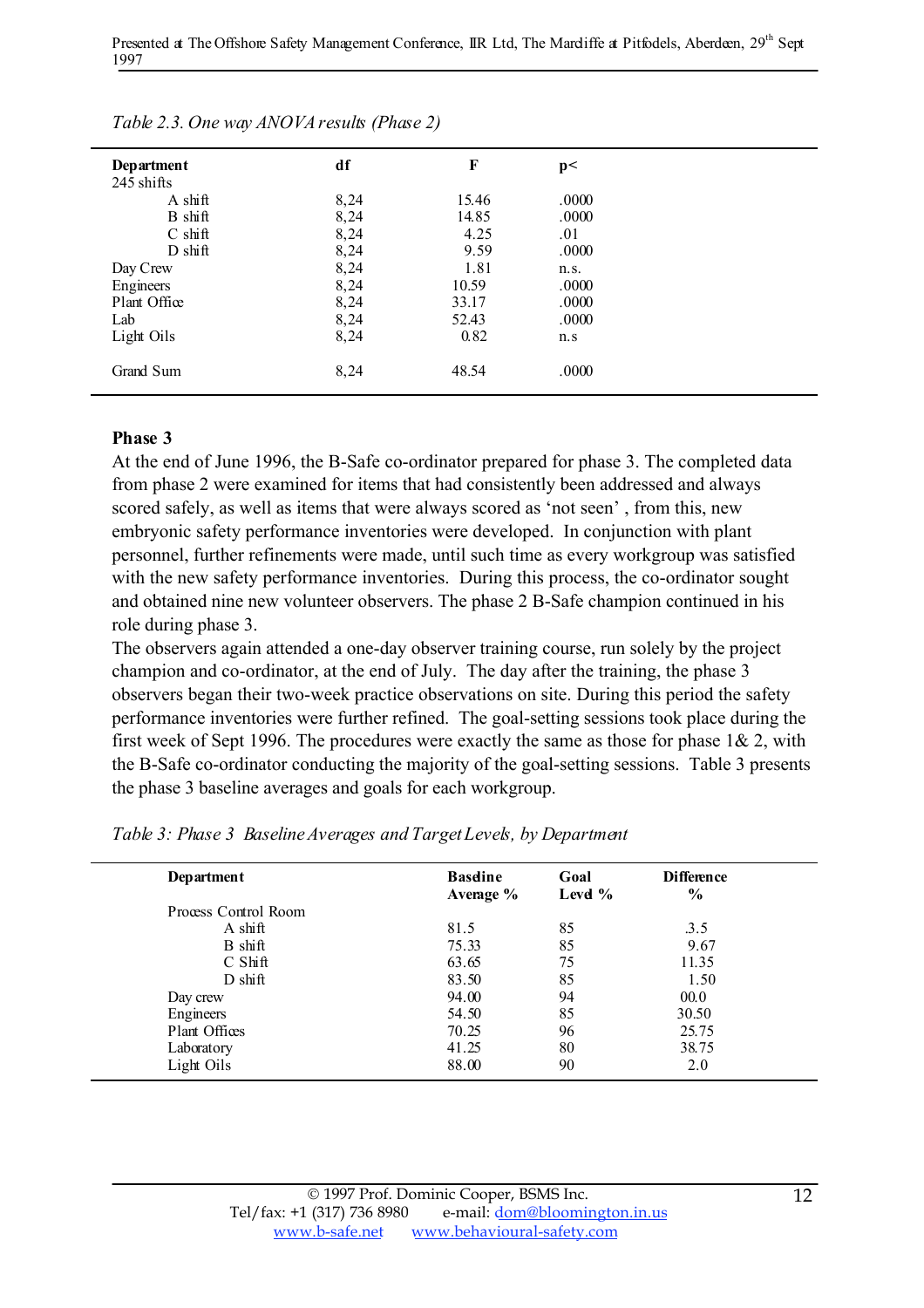## Phase 3 - Safety Performance Levels

As in phases  $1 \& 2$ , the results of the observations were used to produce a weekly safe performance level. This was expressed as a percentage (i.e. the number of safe behaviours observed, as a percentage of the total number of unsafe and safe behaviours recorded), for each department. This information was again posted on feedback charts located in the engineering workshop, plant office, the process controlroom for the shifts, the laboratory and the day crew's office. As shown by figure 3, during phase 3 the site average goal was set at 86.1%, slightly lower than that of phase 2, but slightly higher than that for phase 1. This site goal was first reached at week 17 from an average baseline of 72.4% representingan overall increase in safety performance of approximately 14%. Again, this is a very positive result. Although the safety performance goal set was not consistently maintained throughout phase 3, it continued to be above the site average goal of 86.1% for eight of the remaining twelve weeks, suggestingthat B-Safe continued to exert a positive influence within most departments, some 18 months after it had first been implemented.





Table 3.1 provides a record of the data, divided into sixX four week periods by department and globally. Once again, the greatest improvements in this phase are to be found for those with the most difficult goals. The plant offices improved by an average of 26.25%, reaching 96.5% from a baseline average of 70.25%. The laboratory improved by 48.5% from an average baseline of 41.25%, reaching 89.75% in period six, while the engineers degree of improvement was 29.5%, reaching an average of 84% from a baseline of 54.5%. Both 'A' & 'C' shifts achieved 20% improvements during the phase, whereas 'B' & 'D' shifts achieved about 7% improvements, reaching 100% by period 5, but dropping back to 89% in period six. Indeed C & D shifts and Engineering also showed improvements in their safety performance of some 22-26%. Light Oils was the most disappointing, as their performance declined during the phase, but returned to the baseline levels at the end of the phase. Nonetheless, the overall results were impressive, once again.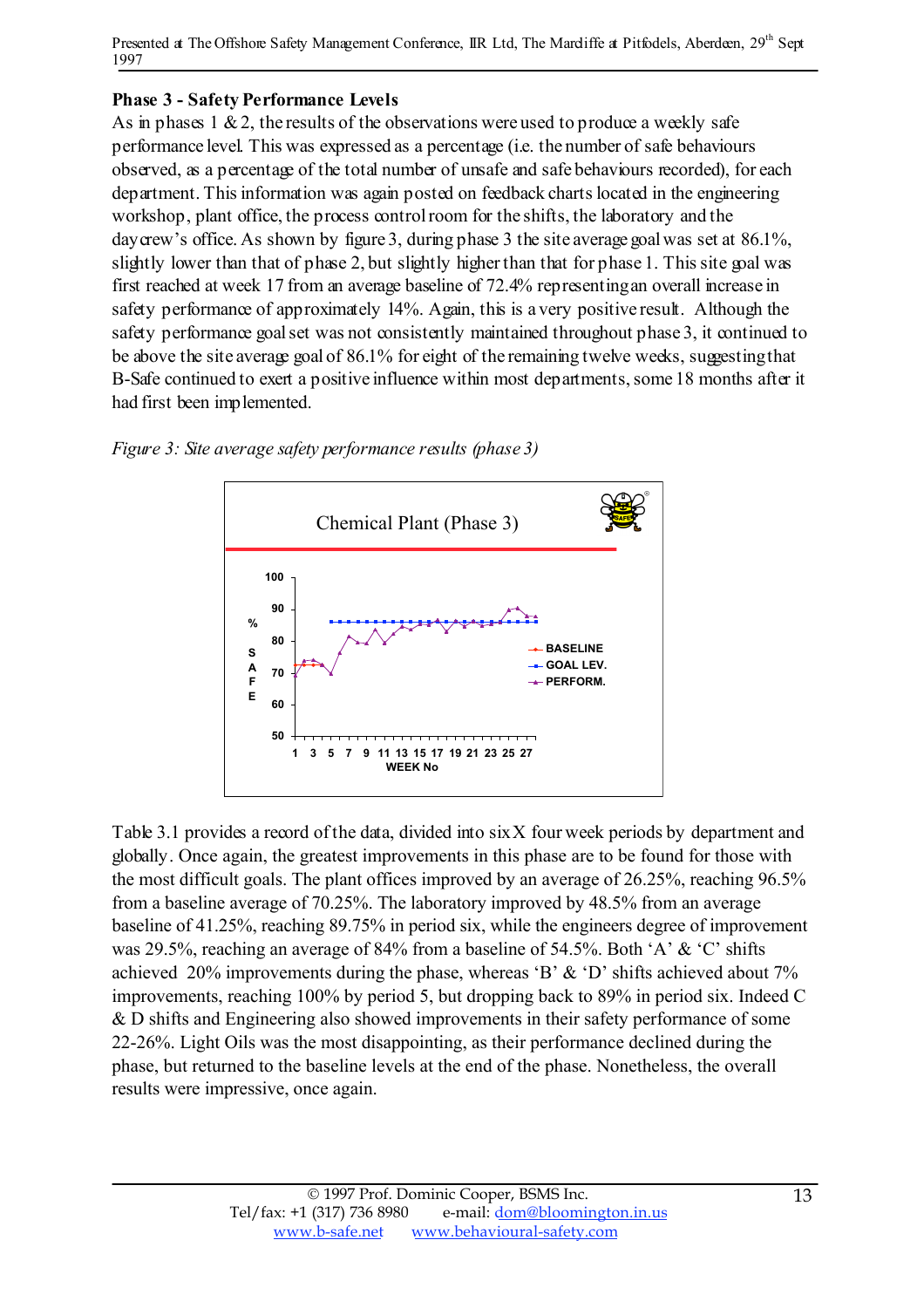| Tube 3.1.1 must 3 Source to ana archage superformance results by work to the<br>Location | Goal $%$ | Baseline | Period | Period<br>2 | Period<br>3 | Period<br>4 | Period<br>5 | Period<br>6 |
|------------------------------------------------------------------------------------------|----------|----------|--------|-------------|-------------|-------------|-------------|-------------|
| Process Control Room                                                                     |          |          |        |             |             |             |             |             |
| $A \, \text{shift}$                                                                      | 85       | 81.50    | 93.25  | 94.00       | 97.50       | 90.50       | 100         | 89.00       |
| B Shift                                                                                  | 85       | 75.33    | 75.50  | 78.50       | 76.25       | 73.50       | 69.50       | 81.75       |
| $C$ Shift                                                                                | 75       | 63.65    | 71.50  | 67.50       | 75.65       | 79.00       | 85.75       | 85.10       |
| D Shift                                                                                  | 85       | 83.50    | 79.00  | 84.00       | 88.58       | 85.33       | 88.00       | 87.00       |
| Daycrew                                                                                  | 94       | 94.00    | 97.00  | 97.00       | 97.63       | 96.25       | 96.65       | 98.75       |
| Engineers                                                                                | 85       | 54.50    | 74.67  | 78.68       | 82.00       | 85.00       | 83.00       | 84.00       |
| Plant Offices                                                                            | 96       | 70.25    | 81.00  | 87.00       | 92.95       | 93.00       | 95.00       | 96.50       |
| Laboratory                                                                               | 80       | 41.25    | 48.25  | 63.50       | 68.03       | 79.50       | 66.50       | 89.75       |
| Light Oils                                                                               | 90       | 88.00    | 89.75  | 80.25       | 83.75       | 85.00       | 86.50       | 89.50       |
|                                                                                          |          |          |        |             |             |             |             |             |
| Grand Total                                                                              | 86.1     | 72.44    | 76.81  | 81.16       | 84.70       | 85.23       | 85.66       | 89.04       |

*Table 3.1: Phase 3 Goallevels and average safety performance results by workgroup*

Table 3.2 provides an overview of the number of weeks that the departmental /shift goal's were reached or exceeded (i.e. on target), in actual terms and as a percentage of the time the department / shift has been on target during the current phase. At one time or another, every department reached their goal. Thosewith the hardest goals achieved them about a quarter to a third of the time, whilemost of those with easy goals achieved them about two-thirds of the time.

| Department             | <b>Basdine</b><br>Average % | Goal<br>Level $%$ | <b>Difference</b><br>$\frac{6}{9}$ | Weeks<br>on target | % of time<br>on target |
|------------------------|-----------------------------|-------------------|------------------------------------|--------------------|------------------------|
| Process Control shifts |                             |                   |                                    |                    |                        |
| $A \, \text{shift}$    | 81.5                        | 85                | 3.5                                | 15                 | 62.50                  |
| B shift                | 75.33                       | 85                | 9.67                               | 16                 | 66.7                   |
| C Shift                | 63.65                       | 75                | 11.35                              | 2                  | 8.3                    |
| $D \, \text{shift}$    | 83.5                        | 85                | 1.5                                | 16                 | 66.7                   |
| Day crew               | 94                          | 94                | $\theta$                           | 22                 | 91.7                   |
| Engineers              | 54.5                        | 85                | 30.50                              | 9                  | 37.50                  |
| Plant Offices          | 70.25                       | 96                | 25.75                              | 6                  | 25                     |
| Laboratory             | 41.25                       | 80                | 38.75                              | 7                  | 29.17                  |
| Light Oils             | 88.                         | 90                | 2.0                                | 3                  | 12.5                   |

*Table 3.2: Phase 3: Actual number ofweeks &Percentage of time on target*

Independent groups One-way Analysis of Variance (ANOVA), were again employed to ensure that the improvements for phase 3 were not the result of chance variation. In the same way as phases 1 &2, the baseline and the twenty-eight week intervention period (divided into seven X four week blocks) were treated as levels of the factor. Significant F values were obtained for eight of the nine departments/ shifts. Table 3.3.shows the F values and their associated significance levels for each department or shift, and for the plant as a whole. Although the F values obtained in phase 3 were generally smaller than those found for phase  $1 \& 2$ , they do reinforce the view that the B-Safe initiative continued to exert its influence on people'ssafety behaviour.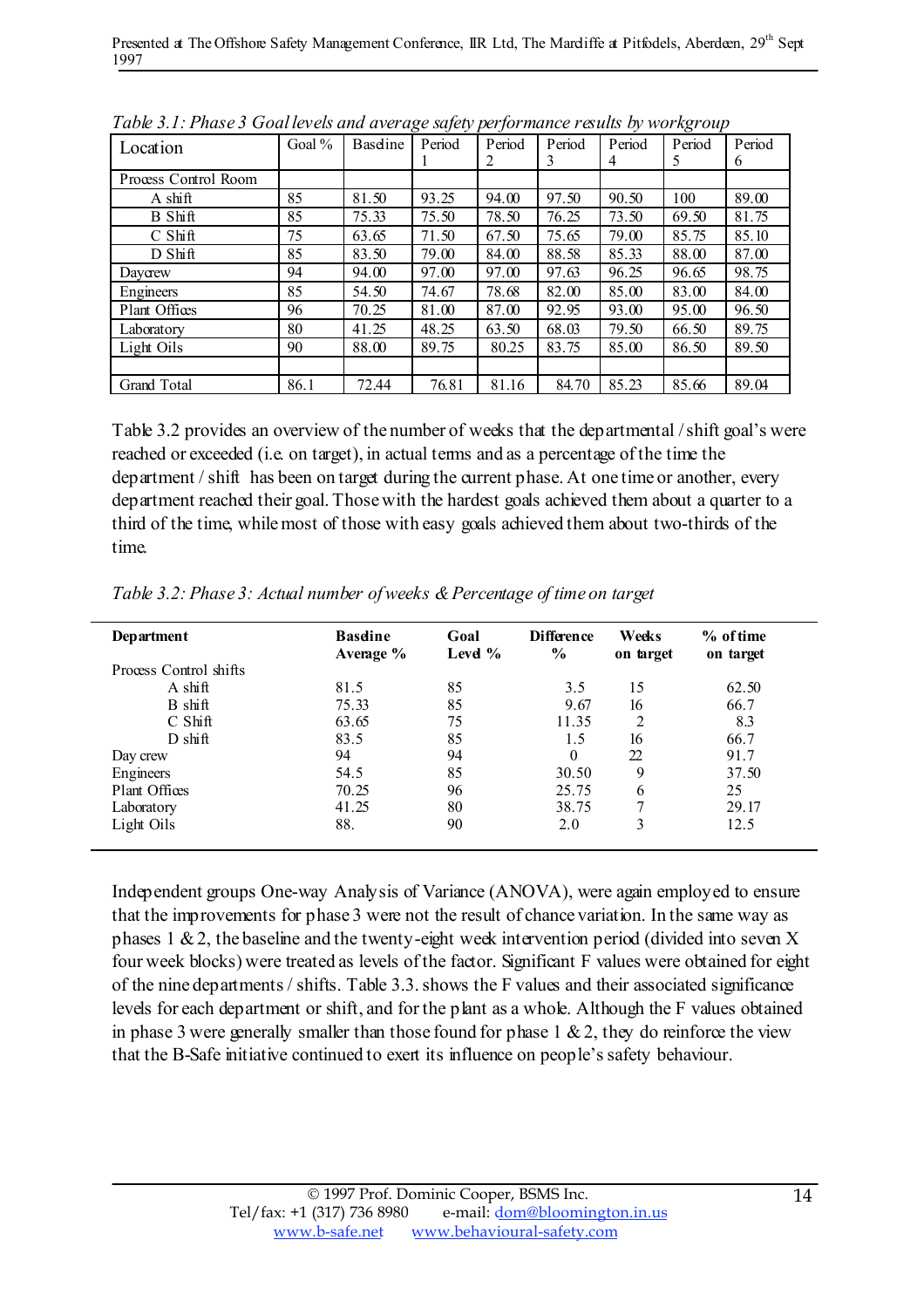| Department             | df   | F     | p<    |  |
|------------------------|------|-------|-------|--|
| Process Control shifts |      |       |       |  |
| A shift                | 6,21 | 7.49  | .001  |  |
| B shift                | 6,21 | 3.68  | .05   |  |
| $C \, \text{shift}$    | 6,21 | 7.97  | .0001 |  |
| $D \, \text{shift}$    | 6,21 | 2.26  | n.s.  |  |
| Day Crew               | 6,21 | 3.02  | .05   |  |
| Engineers              | 6,21 | 34.78 | .0000 |  |
| Plant Office           | 6,21 | 18.88 | .0000 |  |
| Lab                    | 6,21 | 28.72 | .0000 |  |
| Light Oils             | 6,21 | 10.34 | .0000 |  |
| Grand Sum              | 6,21 | 21.97 | .0000 |  |

*Table 3.3 Oneway ANOVA results (Phase 3)*

#### Discussion

Overall, B-Safe  $\mathcal{O}$  produced significant improvements in peoples on-going safety behaviour in the majority of departments during all three phases. These are typical results of this particular approach to behavioural safety. These are in contrast to other type of approaches that make use of steering committees, and only monitor one or two individuals per week, which tends to take two - three years to impact on peoples safety behaviour and accident rates.

This plant already had a very good level of safety performance that had been recognised by officialsafety bodies. Nonetheless, these results show that on a day to day basis, therewas still great roomfor improvement in peoples on-going safety behaviour. For example, in phase 1 the average baseline was recorded as 71%. This means that as a site, people were behaving unsafely 30% of the time, thereby putting themselves 'at risk'. Similarly, safety performance inventories containing new sets of safety behaviours, used during phases 2 &3 also indicated that the site as a wholewas behavingunsafely 30-35% of the time. To the sites credit, they met their safety performance targets during each phase, thereby minimising'at risk' behavioursto approximately 10%. Because this plant had not experienced any lost time accidents for a number of years, the behavioural safety initiativewas not expected to exert any great influence on accident incident rates. Nonetheless, minor injuries were reduced from eleven in 1994, seven in 1995 and three in 1996. Thus, behaviouralsafety initiatives exert downward pressures on the number of minor injuries, even where the existing levels of safety performance are already quite exceptional.

It is thought that  $B$ -Safe<sup>®</sup> exerts an influence in a number of important ways. In this study, for example, twenty-seven of the forty-six employees had been trained to observe their colleagues safety behaviour, representing some 58% of the workforce. Thus, a critical mass of trained observers was reached within 12-18 months. Perhaps for the first time in their lives, the trained observerstreated safety seriously, on a day to day basis, for a period of approximately sixmonths each. Duringtheir observation phases, each of them also memorised particular sets of safety behaviours that willstay with them throughout their workinglives. Indeed, the positive impact the initiative had on people's attitudes towards, and perceptions about, safety was revealed in a follow up safety climate survey (A safety climate survey had been distributed